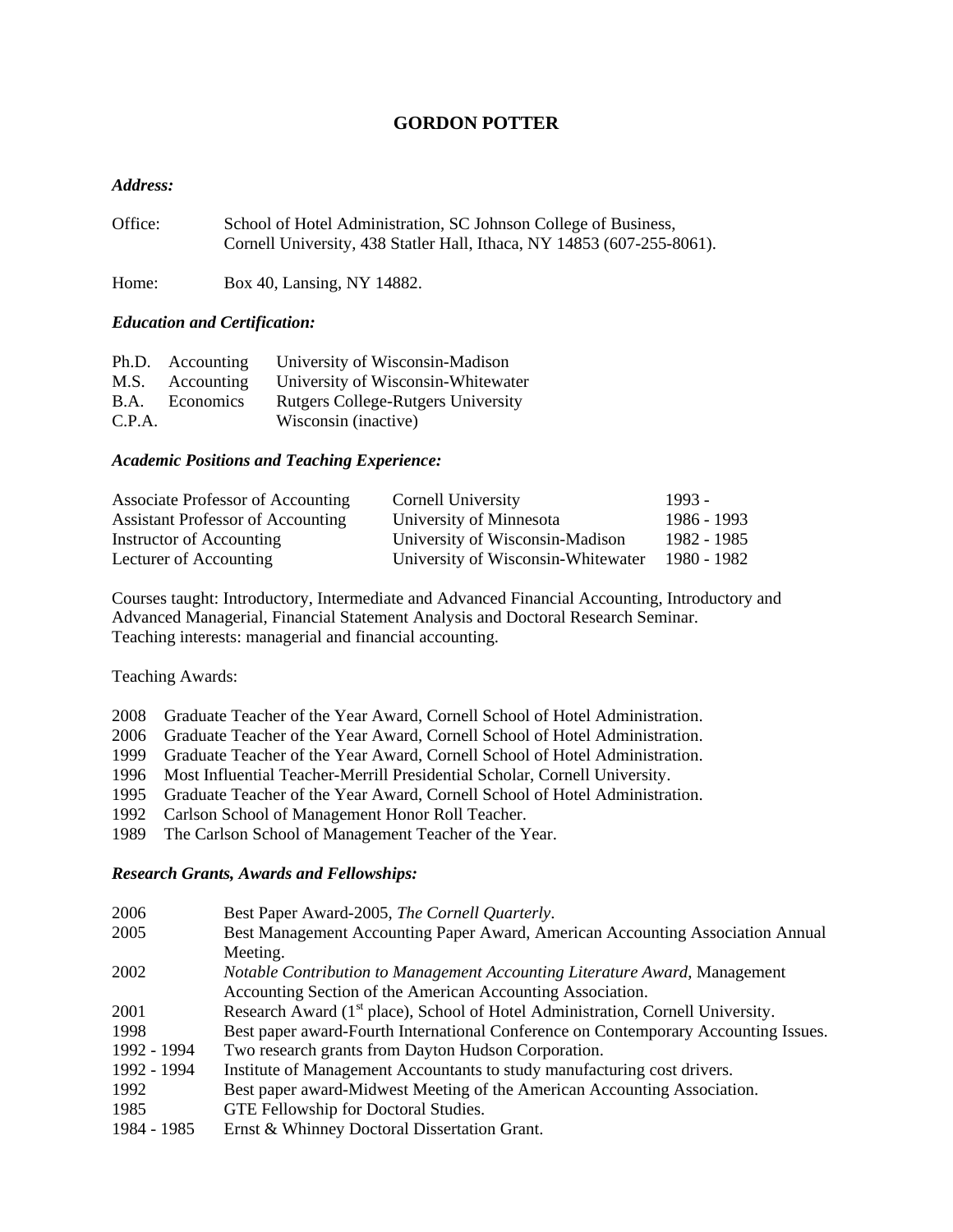## *Primary Research Interest:*

Empirical research concerning management accounting issues. Research has focused on the behavior of operating costs, the impact of management control systems, and the effects of compensation practices in service industries.

## *Academic Articles:*

"Discussion of: An Empirical Investigation of the Relationship between Profitability Persistence and Firms' Choice of Business Model: Evidence from the U.S. Airline Industry," *Journal of Management Accounting Research*, Vol. 23, December 2011.

"Accounting Research in the Cornell Quarterly: A Review with Suggestions for Future Research," with James Hesford. *The Cornell Quarterly*, Vol. 51, November 2010.

"The Impact of Supervisory Monitoring on High-End Retail Sales Productivity," with Rajiv Banker, Seok-Young Lee, and Dhinu Srinivasan. *Annals of Operations Research* Vol. 173, January, 2010.

"Managerial Accounting in the Hospitality Industry," with David Dittman and James Hesford. *Handbook of Management Accounting Research* Vol. 3, 2009.

"Association of Nonfinancial Performance Measures with the Financial Performance of a Lodging Chain," with Rajiv D. Banker and Dhinu Srinivasan. *The Cornell Quarterly*, November, 2005.

"An Empirical Analysis of Continuing Improvements from Performance-Based Compensation," with Rajiv D. Banker, Seok-Young Lee and Dhinu Srinivasan. *Journal of Accounting and Economics,* Vol. 30, 2000.

"An Emprical Investigation of an Incentive Plan That Includes Nonfinancial Performance Measures," with Rajiv D. Banker and Dhinu Srinivasan. *The Accounting Review*, Vol. 75, No. 1, January 2000.

"Hospitality Management Accounting: Current Problems and Future Opportunities," with Raymond S. Schmidgall*, International Journal of Hospitality Management,* Vol. 18, No. 4, December 1999.

"Serving More Segments and Offering More Products, What are the Costs and Where are the Profits," with Cathy A. Enz and Judy A. Siguaw. *The Cornell Quarterly*, Vol. 40, No. 6, December 1999.

"On the Use of Regression and Verbal Protocol Analysis in Modeling Analysts' Behavior in an Unstructured Task Environment: A Methodological Note," with Matthew Anderson. *Accounting, Organizations and Society,* Vol 23. No.5/6, 1998.

"An Assessment of the Impacts of Variety on Hotel Costs, Revenues and Profits,"with Cathy Enz. *Journal of Hospitality and Tourism Research,* Vol. 22, No 2, 1998.

"Contextual Analysis of Performance Impacts of Incentive Compensation," with Rajiv D. Banker, Seok-Young Lee, and Dhinu Srinivasan. *Academy of Management Journal,* Vol. 39 No. 4, August 1996.

"A Field Study of the Impact of a Performance-based Incentive Plan," with Rajiv D. Banker and Seok-Young Lee. *Journal of Accounting and Economics,* Vol. 21, 1996.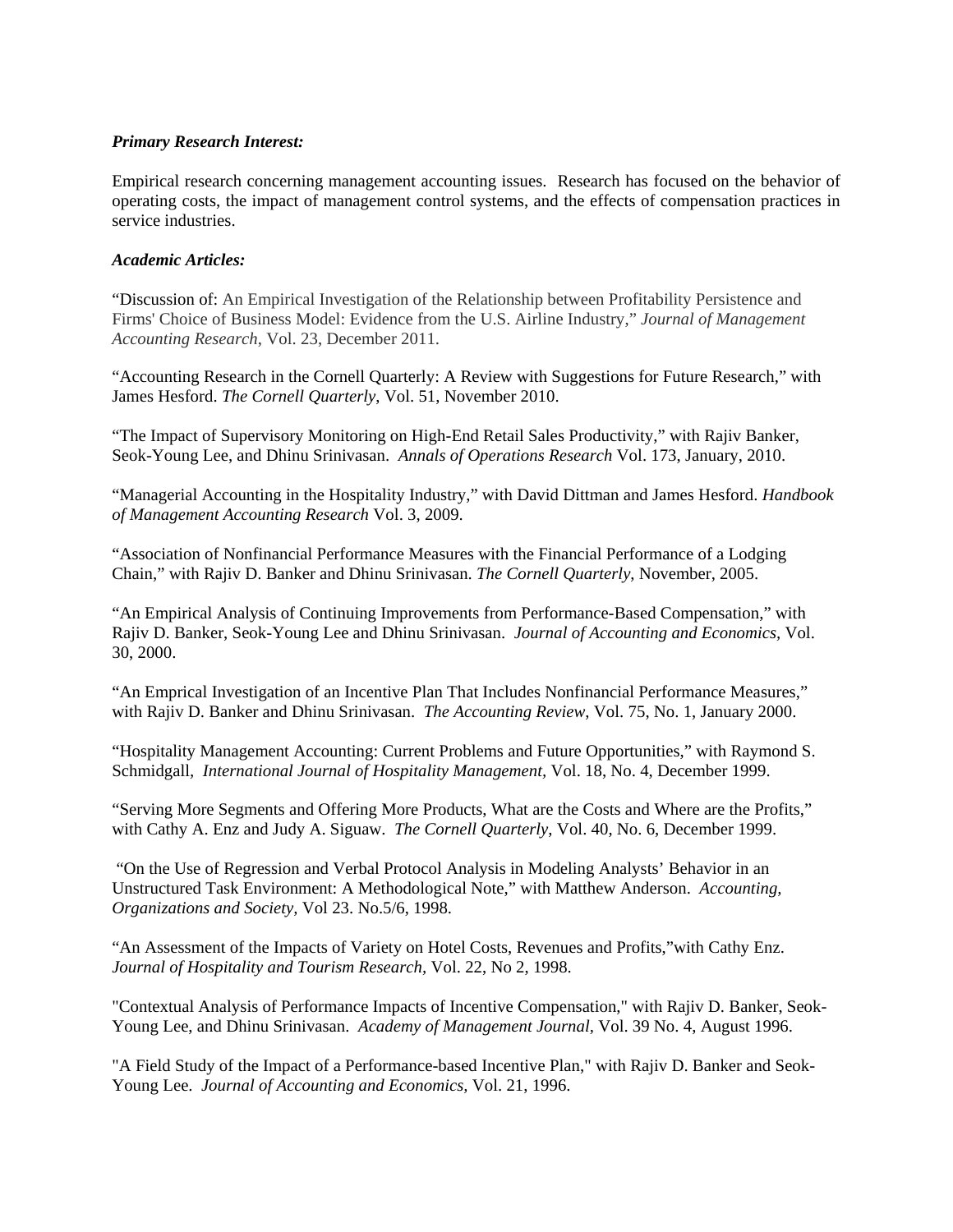"An Empirical Analysis of Manufacturing Overhead Cost Drivers," with Rajiv D. Banker and Roger G. Schroeder. *Journal of Accounting and Economics,* Vol. 19, 1995.

"The Impact of Earnings Quality on Discretionary Disclosure: The Case of Interim Reporting," with Judy D. Rayburn. In *Earnings Quality*, Stephen A. Butler editor, Center for Economic and Management Research, The University of Oklahoma Press, 1993.

"Economic Implications of Single Cost Driver Systems," with Rajiv D. Banker. *Journal of Management Accounting Research*, 1993.

"Reporting Manufacturing Performance Reports to Workers: An Empirical Study," with Rajiv D. Banker and Roger G. Schroeder. *Journal of Management Accounting Research*, 1993.

"Manufacturing Performance Reporting for Continuous Quality Improvement," with Rajiv D. Banker and Roger G. Schroeder. *Management International Review*, January 1993.

"A Perspective on Research in Governmental Accounting," with Rajiv D. Banker and W.W. Cooper. *The Accounting Review*, July 1992.

"Accounting Earnings Announcements, Institutional Investor Concentration and Common Stock Returns," *Journal of Accounting Research*, Spring 1992.

### *Book, Book Chapter and Industry Publications:*

*USALI Treatment of Preopening Expenses*. In Robert Mandelbaum, & Elizabeth Johnson (Ed.), *October AHLEI Newsletter* Lansing, MI: | American Hotel & Lodging Educational Institute, 2015.

Co-author of *Uniform System of Accounts for Hotels*, Educational Institute of the American Hotel and Motel Association. 11th Edition, 2014.

"Coordinating Information and Controlling Costs," *The Cornell School of Hotel Administration on Hospitality: Cutting Edge Thinking and Practice.* John Wiley and Sons, 2011.

Co-author of *Uniform System of Accounts for Hotels*, Educational Institute of the American Hotel and Motel Association. 10th Edition, 2006.

*Managerial Accounting*, with Wayne J. Morse, James R. Davis and Al L. Hartgraves, Cambridge Business Publishers, 2006.

Co-author of *Uniform System of Accounts for Hotels*, Educational Institute of the American Hotel and Motel Association. 9th Edition, 1996.

#### *Completed Working Papers under Review:*

"The Valuing-Enhancing Benefits of Contracted Knowledge" with Linda Canina, Cathy Enz and Kate Walsh. Second round at *Academy of Management Journal*.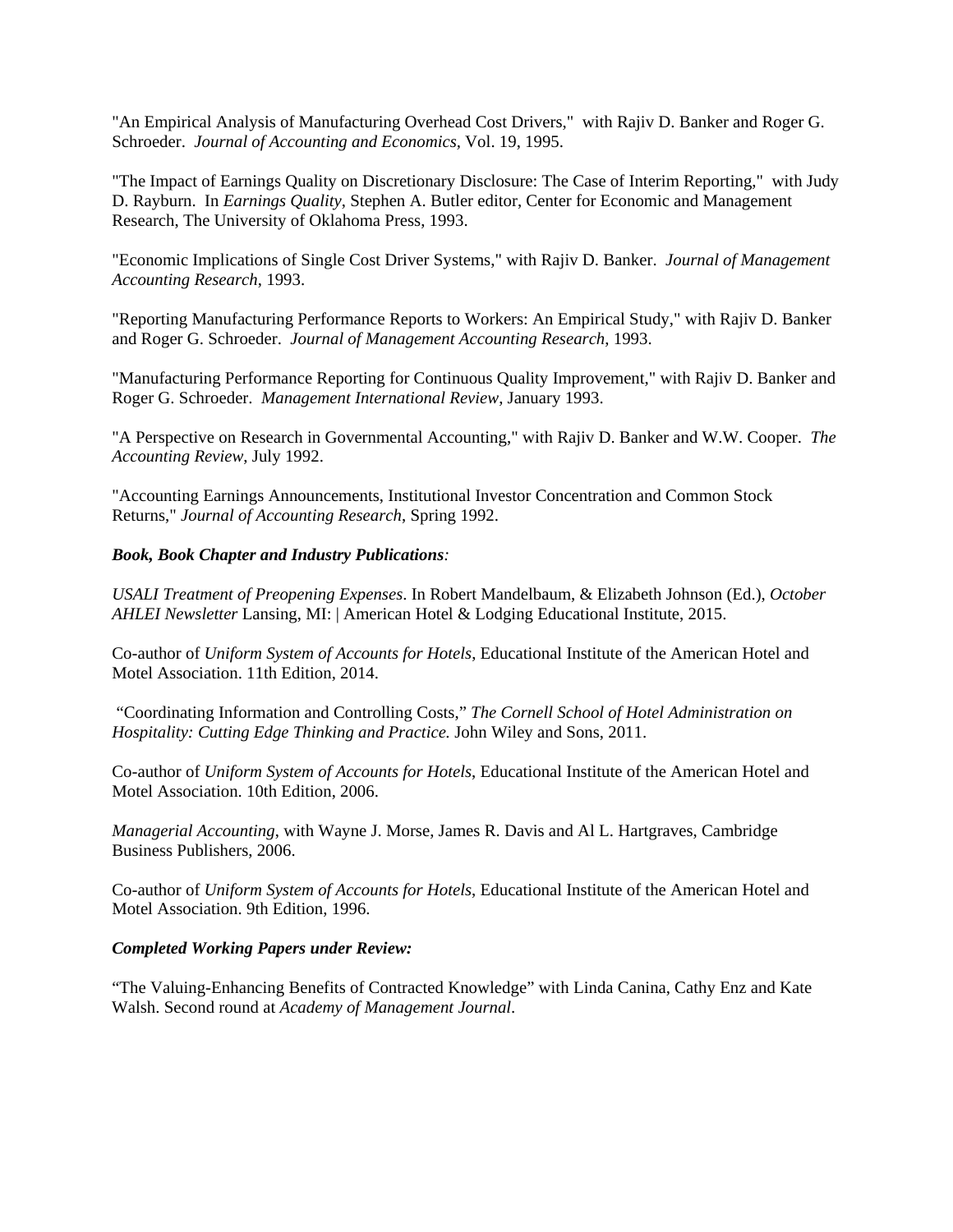## *Completed Working Papers:*

"Cost Hierarchy: Evidence and Implications" with Rajiv Banker and Dhinu Srinivasan.

"Performance Impacts of Incentive Plan Elimination" with Rajiv Banker, Seok-Young Lee, and Dhinu Srinivasan.

"An Empirical Analysis of Performance Impacts Resulting from Conversion to Franchise Operations," with James Hesford and Mina Pizzini.

"New Manufacturing Practices and the Design of Control Systems," with Rajiv Banker and Roger Schroeder.

## *Working Papers in Process:*

"Franchising Choice and Fit in the Hotel Industry," with Rajiv Banker and Hyunjin Oh.

"Determinants of Earnings Persistence and Predictability in the Lodging Industry," with Linda Canina.

## *Research Presentations:*

- 2017 Management Accounting Research Conference, San Juan, PR (discussant)
	- 2017 DEA Conference, Prague, CZ
	- Northeast AAA Regional Meeting, Providence, RI
- 2015 Convergence of Financial and Managerial Accounting Conference, Calgary Univ., CA
- 2012 Performance Measurement Conference, Temple University, Philadelphia, PA (panelist) • Management Accounting Research Conference, Houston, TX (discussant)
	-
- 2011 Management Accounting Research Conference, Atlanta, GA (discussant)
- 2010 Hilton Lecture Series, Michigan State University, East Lansing, MI
- 2009 Management Accounting Research Conference, St. Petersburg, FL (discussant)
- 2008 Management Accounting Research Conference, Long Beach, CA (discussant)
- 2007 Management Accounting Research Conference, Fort Worth, TX (discussant)
- 2006 •Tilburg University, Tilburg, Netherlands •Temple University, Philadelphia, PA
- 2004 •Rutgers University, New Brunswick, NJ •Syracuse University, Syracuse, NY
- 2003 •University of Texas at Dallas, TX
- 2000 •Waseda University, Japan, Tokyo
	- •Cornell/Waseda Hospitality Management Seminar, Tokyo, Japan •University of Arizona, Tucson, AZ
	- Management Accounting Research Conference, Phoenix, AZ
- 1999 Center for Hospitality Research Conference, New York, NY
- 1998 Georgia State University, Atlanta, GA
- 1997 Georgetown University, Washington, DC
	- SUNY Buffalo, Buffalo, NY
		- Southern Methodist University, Dallas, TX
		- Syracuse University, Syracuse, NY
		- Management Accounting Research Conference, Memphis, TN
		- Annual Meeting of the American Accounting Association, Dallas, TX.
		- Michigan State University, East Lansing, MI.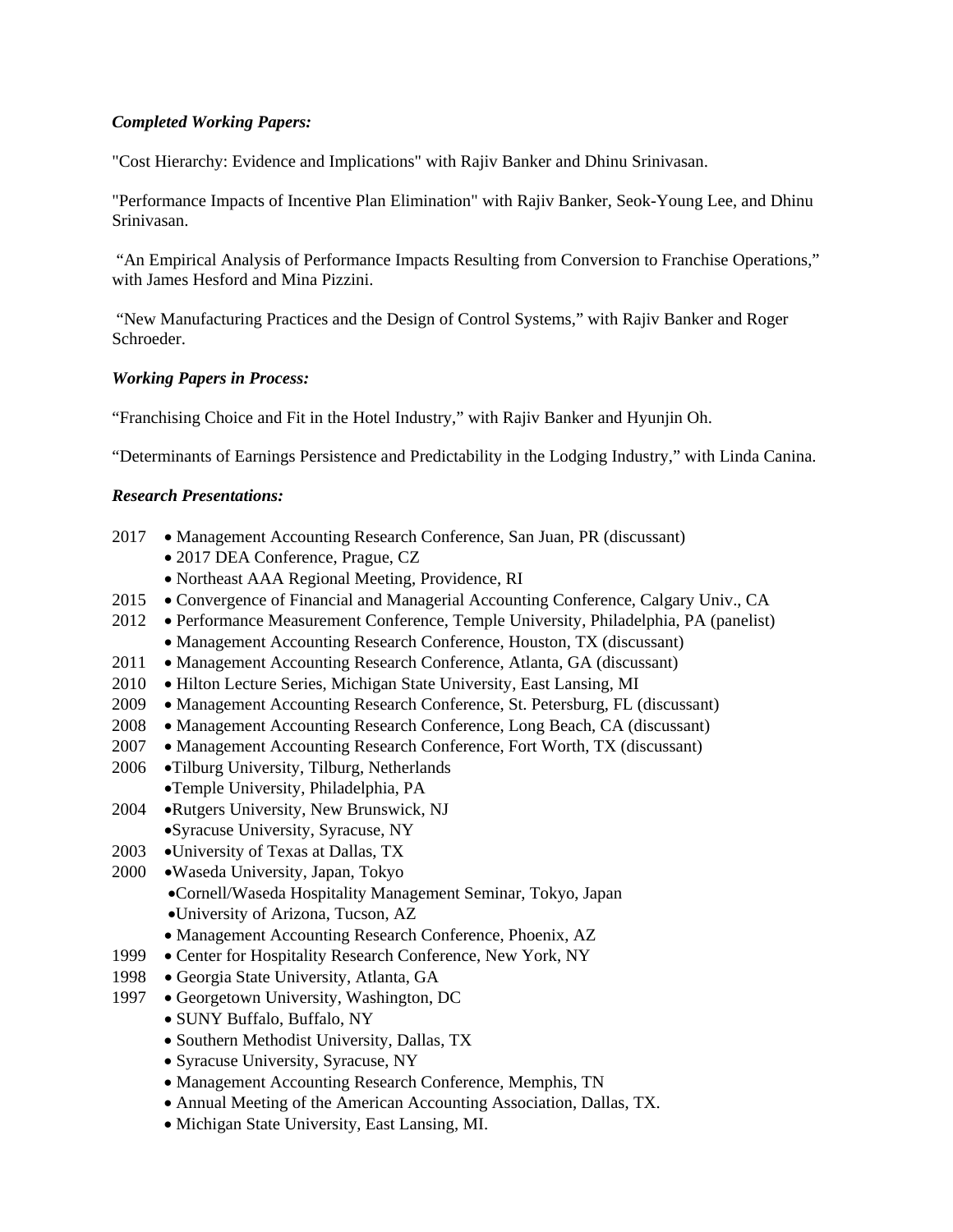- University of Wisconsin-Madison, WI.
- Northeast AAA Regional Meeting, Binghamton, NY.
- 1996 Center for Hospitality Research Conference, New York, NY.
	- Management Accounting Research Conference, San Antonio, TX
	- University of Memphis, Memphis, TN.
	- University of Wisconsin-Madison, WI.
	- Midwest AAA Regional Meeting, Kansas City, MO.
- 1995 Wharton-University of Pennsylvania, Philadelphia, PA.
	- International Association of Hospitality Accountants, Vancouver, B.C.
	- Management Accounting Research Conference, Vancouver, B.C.
- 1994 Annual Meeting of the American Accounting Association, New York, NY.
	- Northeast AAA Regional Meeting, Buffalo, NY.
	- International Symposium on Forecasting, Stockholm, Sweden.
- 1993 Midwest AAA Regional Meeting, St. Louis, MO.
	- Syracuse University, NY.
- 1992 University of Oklahoma Conference on Earnings Quality, Norman, OK.
	- Empirical Managerial Research Conference, Carlson School of Management.
	- 3rd Annual Management Accounting Research Conference, Albuquerque, NM.
	- University of Wisconsin-Milwaukee, WI.
	- Annual Meeting of the American Accounting Association, Washington, D.C.
	- Western AAA Regional Meeting, San Jose, CA.
	- Midwest AAA Regional Meeting, Indianapolis, IN.
- 1991 2nd Annual Management Accounting Research Conference, Atlanta, GA.
	- Western AAA Regional Meeting, Phoenix, AZ.
	- Midwest AAA Regional Meeting, Kansas City, MO.
	- University of Wisconsin-Madison, WI.
- 1989 International Symposium on Forecasting, Vancouver, B.C.
	- CORS/TIMS/ORSA National Meeting, Vancouver, B.C.
- 1988 Empirical Research Conference, Carlson School of Management.
- 1987 Annual Meeting of the Decision Science Institute, Boston, MA.

## *Memberships:*

American Accounting Association, Management Accounting Section of American Accounting Association, Wisconsin Institute of CPAs.

## *Relevant Professional Experience:*

Deloitte, Appleton, WI.

## *Academic Service:*

 *Journal Activity*

- Editorial Board of *The Accounting Review* (2006-2008).
- Editorial Board of the *Journal of Management Accounting Research* (1999-2004).

• Ad hoc reviewer for *Accounting Horizons*, *Annals of Operations Research*, *Contemporary Accounting Research, Cornell Quarterly, Journal of Accounting and Public Policy, Journal of Accounting, Auditing and Finance, Journal of Management Accounting Research, Management Accounting Research, The Accounting Review*.